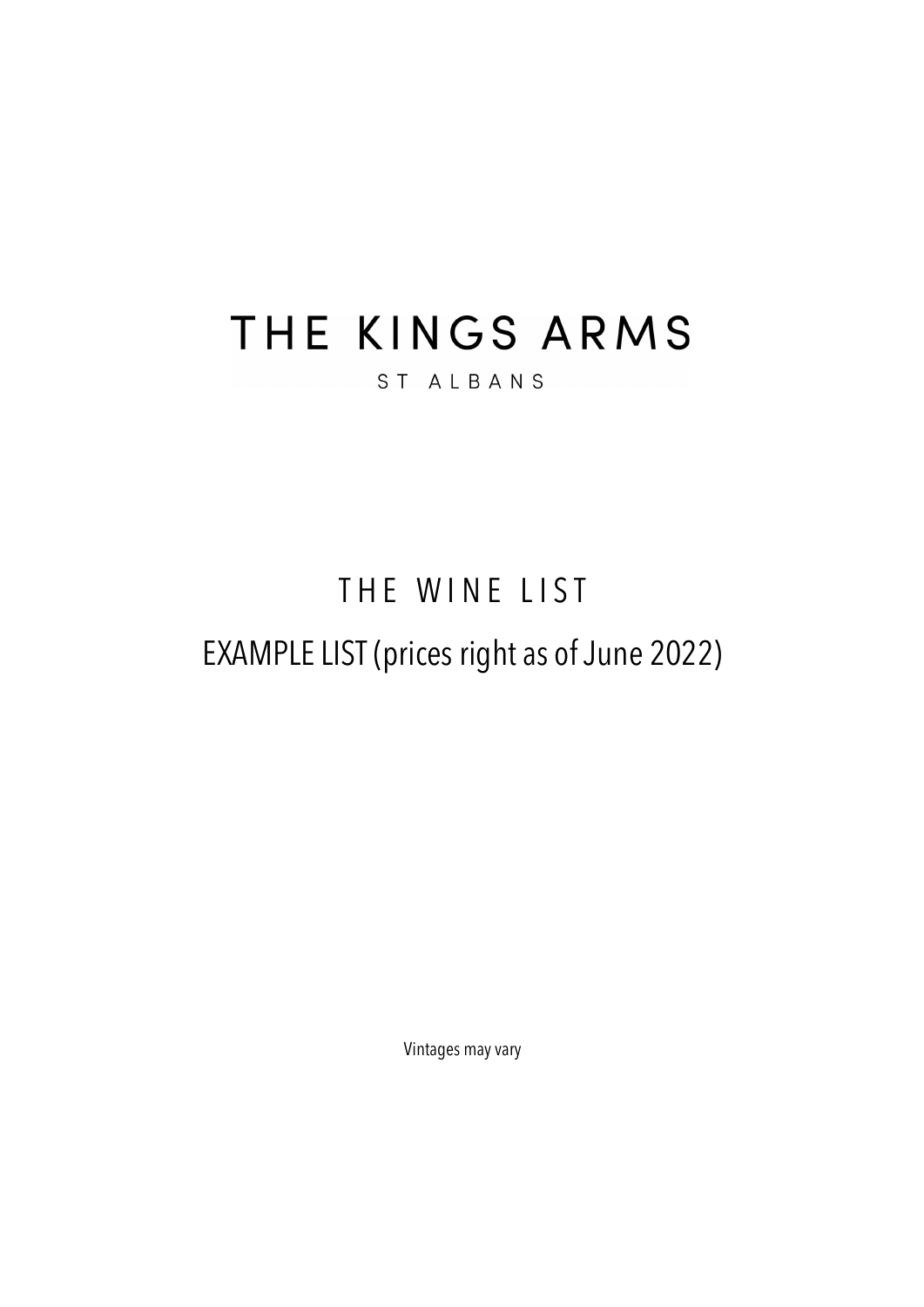|                                                             |                    | <b>Bottle</b> | <b>125ml</b> |
|-------------------------------------------------------------|--------------------|---------------|--------------|
| <b>ENGLAND</b>                                              |                    |               |              |
| Classic Cuvée, NYETIMBER, West Sussex                       |                    | £59.50        | £13.5        |
| 2013 Tillington Vineyard, NYETIMBER, West Sussex            |                    | £135          |              |
| <b>ITALY</b>                                                |                    | <b>Bottle</b> | <b>125ml</b> |
| Prosecco Conegliano Valdobbiadene DOCG Brut, Ca Vittoria v+ |                    | £38           | £7.95        |
| <b>CHAMPAGNE, FRANCE</b>                                    |                    | <b>Bottle</b> | <b>125ml</b> |
| Blanc de Noirs, Michel Guilleminot                          |                    | £55.00        | £12          |
|                                                             | <b>Half Bottle</b> | £29.95        |              |
| Brut Rosé, Michel Guilleminot                               |                    | £59.50        | £13.50       |
| Pol Roger, Extra Cuvée de Rèserve                           |                    | £75.00        | £16          |
|                                                             | <b>Half Bottle</b> | £45.00        |              |
|                                                             | Jeroboam           | £425.00       |              |
|                                                             | Salamanzar         | £1350.00      |              |
| Deutz                                                       |                    | £85.00        |              |
| Bollinger R.D 2004                                          |                    | £250.00       |              |
| <b>Billecart - Salmon Brut</b>                              |                    | £75.00        |              |
| Billecart - Salmon Rosé                                     |                    | £80.00        |              |
| Gosset Grande Réserve V+                                    |                    | £80.00        |              |
| <b>Gosset Grand Blanc de Blancs</b>                         |                    | £85.00        |              |
| Gosset Grande Millesimé, 2012 v+                            |                    | £89.95        |              |
| Gosset Celebris 2007                                        |                    | £175.00       |              |
| Krug Grande Cuvée 165EME Edition                            |                    | £225.00       |              |
| Laurent Perrier, Grand Siècle Rosé Alexandra, 1998          |                    | £470.00       |              |
| 2007 Comtes de Champagne                                    |                    | £270.00       |              |
| Veuve Clicquot Rosé                                         |                    | £65.00        |              |
| Veuve Clicquot 1982 Vintage                                 |                    | £315.00       |              |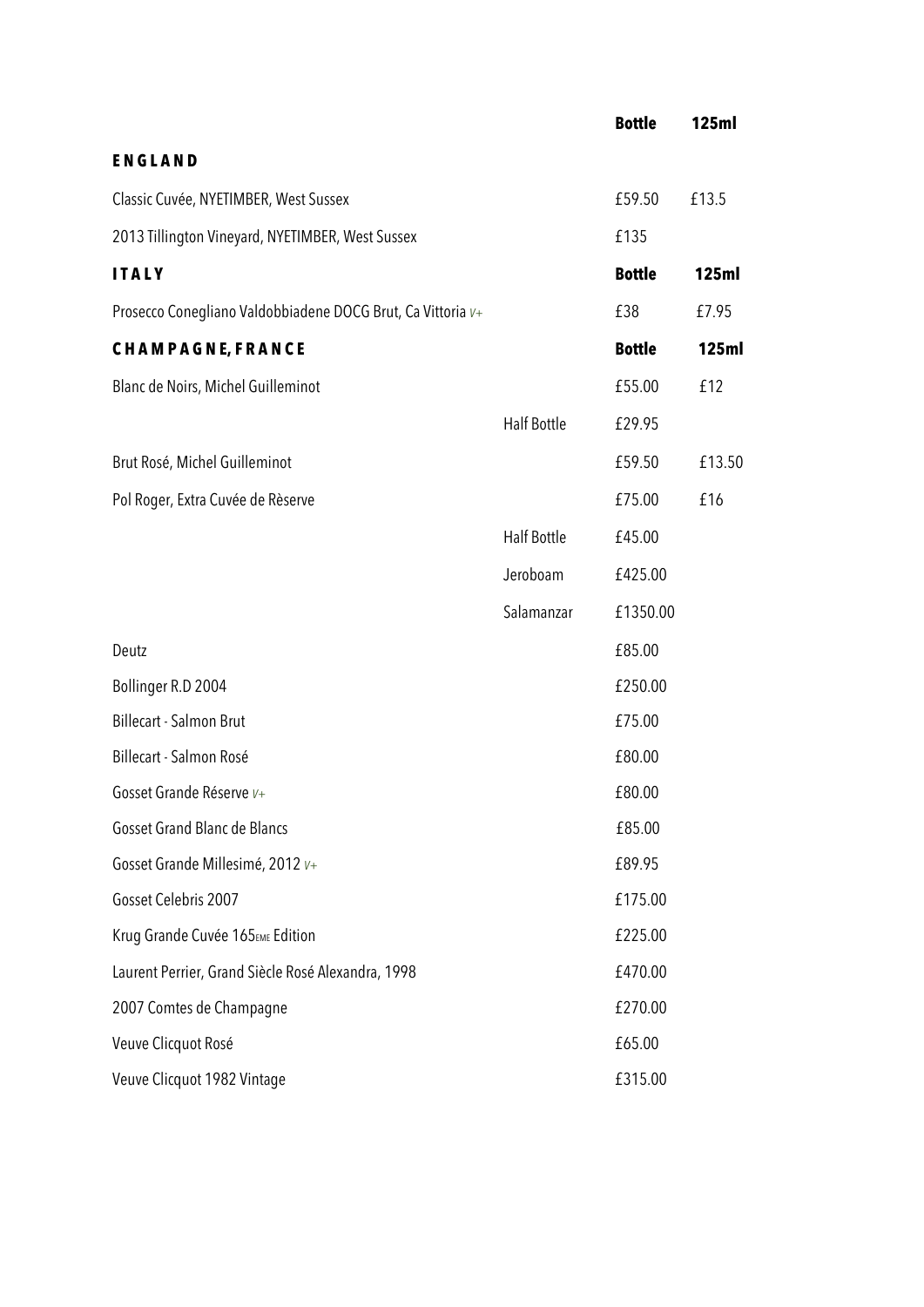#### WHITE WINES

|                                                                   | <b>Bottle</b> |       | 125ml 175ml 250ml |        |
|-------------------------------------------------------------------|---------------|-------|-------------------|--------|
| 2020 GAVI, Alasia, Piedmont, Italy                                | £34.95 £6.95  |       | £8.95             | £12.95 |
| 2020 Bacchus, New Hall, ESSEX, England                            | £29.95 £5.45  |       | £7.75             | £10.25 |
| 2020 Picpoul de Pinet, Racine, Languedoc, France                  | £29.95 £5.45  |       | £7.75             | £10.25 |
| 2021 Sauvignon Blanc, Nika Tiki, Marlborough, NZ                  | £32.95 £5.75  |       | £8.75             | £11.50 |
| 2018 Rioja Blanco, Bodegas Urbina, Spain                          | £29.95 £5.45  |       | £7.75             | £10.25 |
| 2018 Chablis 1er Cru Vau de Vey, Domaine des Malandes, France     | £55.00        | £9.95 | £13.00            | £19.00 |
| 2019 Côtes du Rhône Blanc, Domaine de Mourchon, France            | £34.95        | £6.95 | £8.95             | £12.95 |
| 2020 Chardonnay Freedom Cross, Franschhoek, South Africa          | £29.95        | £5.25 | £7.75             | £10.25 |
| 2019 Muscadet Sur Lie Fief de la Brie, Loire Valley, France       | £32.50        |       |                   |        |
| 2018 Dopff & Irion Riesling, Curvee Rene Dopff, Alsace, France    | £33.00        |       |                   |        |
| 2019 Sauvignon de Touraine, France                                | £32.95        |       |                   |        |
| 2020 Albariño, Abadia Do Seixo, Spain                             | £35.95        |       |                   |        |
| 2017 Riesling, Hospices De Colmar, Alsace, France                 | £39.95        |       |                   |        |
| 2019 Grüner Veltliner, Estoras, Austria                           | £39.45        |       |                   |        |
| 2019 Sancerre, Domaine Daulny                                     | £43.00        |       |                   |        |
| 2014 Guinevere Chardonnay, Gusbourne, Appledore,<br>Kent, England | £65.00        |       |                   |        |
| 2019 Chassagne-Montrachet, Jean-Marc Pillot, France               | £79.95        |       |                   |        |
| 2019 Pouilly-Fumé, Château de Tracy, Loire Valley, France         | £59.95        |       |                   |        |
| 2017 Chassagne-Montrachet, Louis Latour, Burgundy, France         | £98.50        |       |                   |        |

### R O S É W I N E S

|                                                   |     | Bottle 125ml 175ml 250ml  |  |
|---------------------------------------------------|-----|---------------------------|--|
| 2020 Rosé de Provence, Selection Angelvin, France |     | £34.95 £6.95 £8.95 £12.95 |  |
| 2019 Whispering Angel, Provence, Magnum, France   | f90 |                           |  |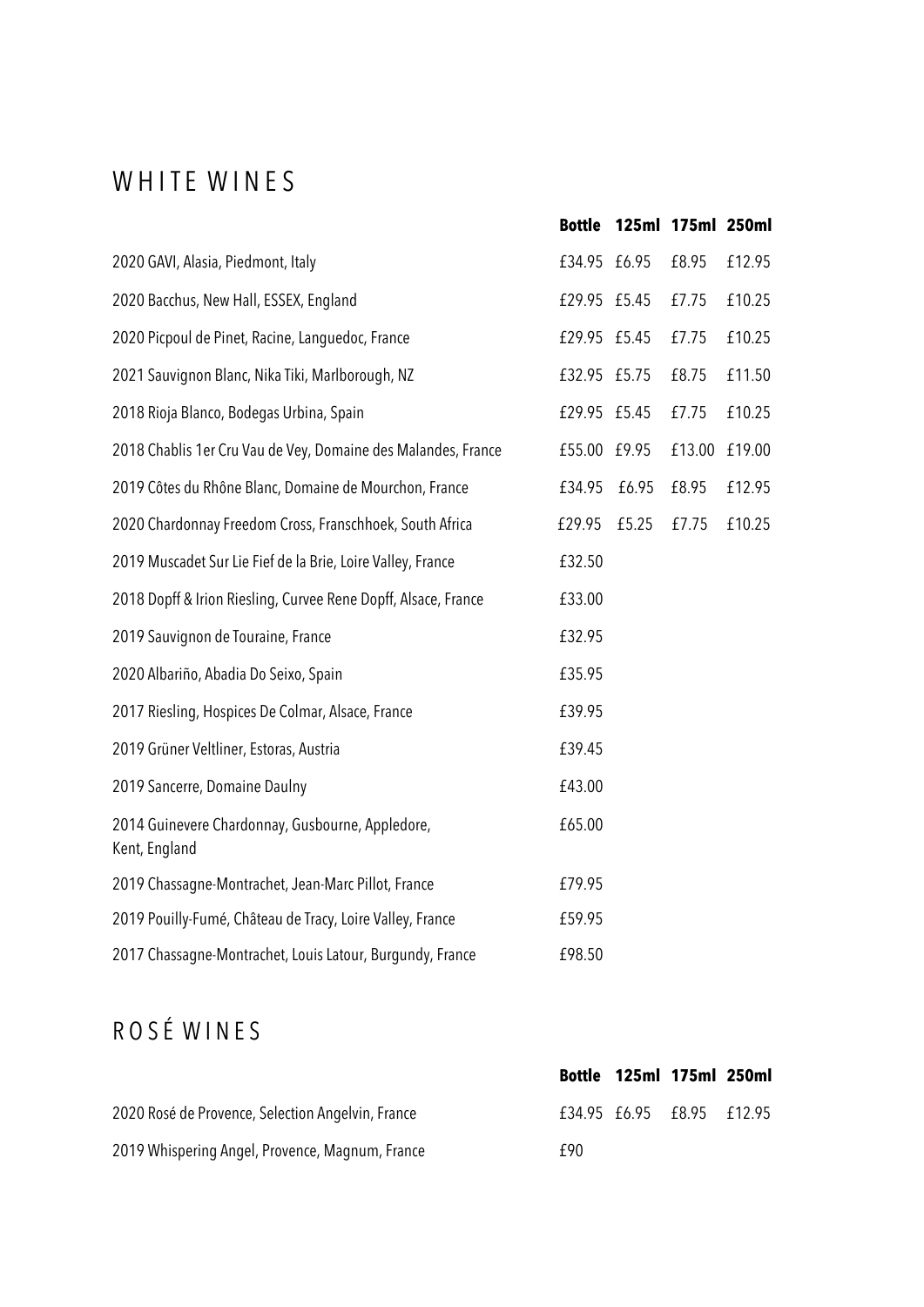2019 Sancerre Rosé, François Millet, France **EXACTES** 

| RED WINES                                                          | <b>Bottle</b> | 125ml 175ml 250ml |       |        |
|--------------------------------------------------------------------|---------------|-------------------|-------|--------|
| 2018 Arbouse, Massif d'Uchaux, Côtes du Rhône Villages, France     | £29.95        | £5.25             | £7.75 | £10.25 |
| 2014 Shiraz Peppertree Vineyard, Mitchell, Clare Valley, Australia | £39.95        | £6.95             | £9.75 | £13.95 |
| 2015 Amarone Della Valpolicella, 3 Cru, Rizzardi, Italy            | £64.95        | £10.95 £15.5      |       | £21.95 |
| 2016 Rioja Reserva, Sancho Garces, Bodegas Patrocinio Spain        | £39.95        | £6.95             | £9.75 | £13.95 |
| 2019 Malbec Reserva, Gouguenheim, Mendoza, Argentina               | £34.95        | £6.45             | £8.95 | £12.95 |
| 2020 Carmenere, Los Coches, Central Valley, Chile                  | £25.95        | £4.95             | £6.75 | £9.25  |
| 2019 Château Malbat, Bordeaux, France                              | £25.95        | £4.95             | £6.75 | £9.25  |
| 2020 Fleurie, Présidente Marquèrite, Beaujolais, France            | £29.95        | £5.45             | £7.75 | £10.25 |
| 2019 Prios Maximus Roble, Ribera del Duero, Spain                  | £38.95        |                   |       |        |
| 2015 Barolo, Monchiero, Italy                                      | £75.00        |                   |       |        |
| 2015 Les Tourelles de Longueville, Paulliac, France                | £85.00        |                   |       |        |
| 2010 Château Ramafort, Cru Bourgeois Médoc, France                 | £49.95        |                   |       |        |
| 2017 Colinas do Douro, Douro Superior, Portugal                    | £35.50        |                   |       |        |
| 2018 Vintage Claret, France                                        | £34.95        |                   |       |        |
| 2018 Château Tour Bel-Air, Montagne St-Emilion, France             | £37.95        |                   |       |        |
| 2010 Château Les Moines, Cru Bourgeois Médoc, France               | £49.95        |                   |       |        |
| 2019 Crozes-Hermitage, Domaine Yann Chave, France                  | £59.95        |                   |       |        |
| 2009 Château Perron, Graves Rouge, France                          | £49.95        |                   |       |        |
| 2018 Château Moulin Eyquem, Côtes de Bourg, France                 | £38.95        |                   |       |        |
| 2019 Bourgogne, Jaffelin, Burgundy, France                         | £42.95        |                   |       |        |
| 2015 Château Batailley, Cru Classé Pauillac, France                | £139.95       |                   |       |        |
| 2017 Nuits-St-Georges Les Crots, Louis Latour, France              | £135          |                   |       |        |
| 2018 Séguret Grand Reserve, Domain de Mourchon, France             | £54.95        |                   |       |        |
| 2011 Epitome, Sumaridge estate, South Africa                       | £39.95        |                   |       |        |
| 2001 Rioja Especial, Urbina, Spain                                 | £62.50        |                   |       |        |
| 2014 Pomerol, Chateau Chantalouette, France                        | £59.50        |                   |       |        |
| 2014 Paraduxx, Napa Valley, USA                                    | £125.00       |                   |       |        |